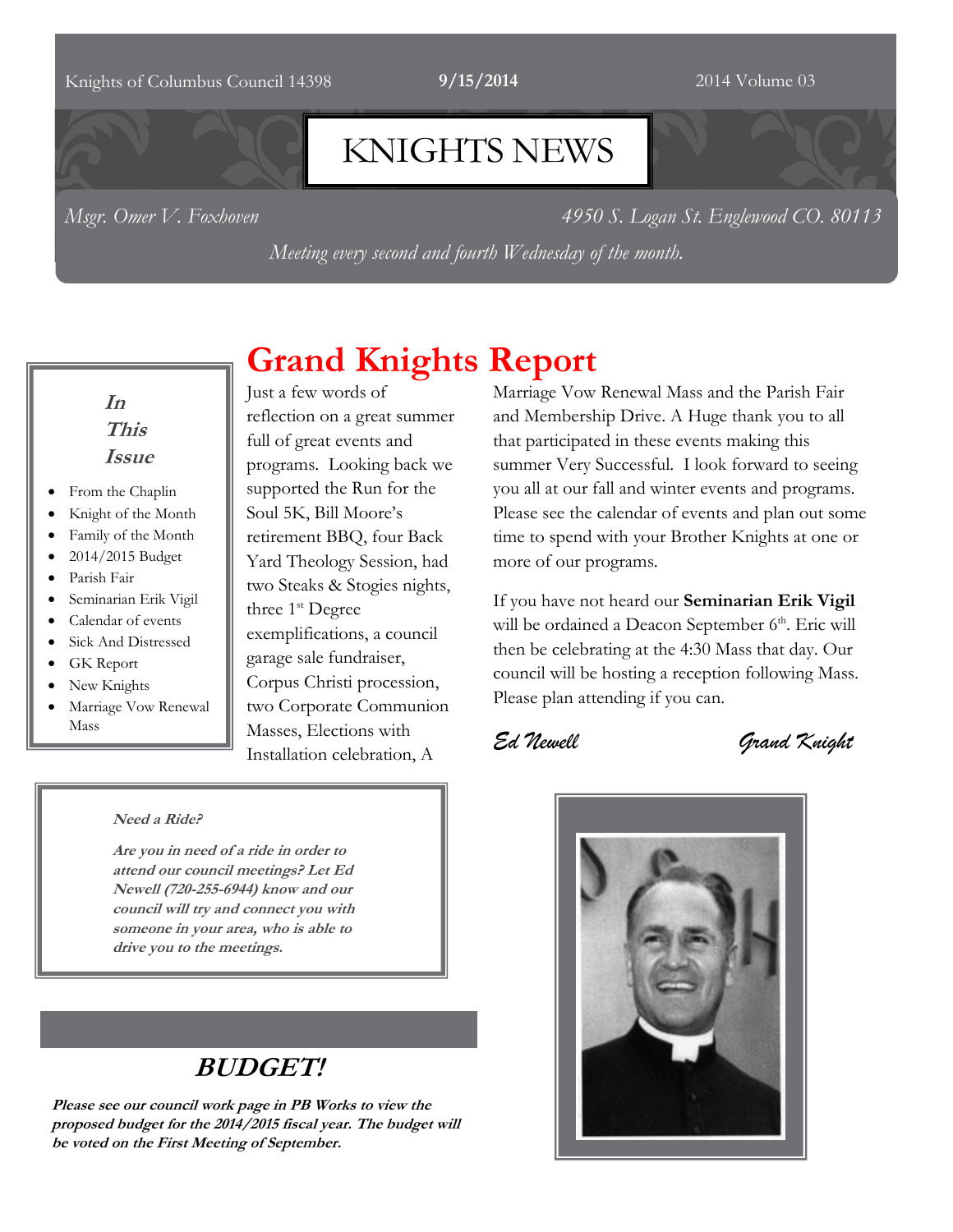# **From The Chaplain**

The Triumph of the Holy Cross

This month on the 14<sup>th</sup> we will celebrate the Triumph of the Holy Cross. It seems a little ironic that an instrument of humiliation, torture and death would be something we would celebrate, unless you put it in the perspective of faith.

We see and utilize crosses in a variety of ways. I see them appear in almost every kind of jewelry, every kind of art and in a multitude of media, tattoos, signage, bumper stickers, greeting cards, stickers, stamps and the list goes on. It's good to see a Christian symbol utilized in so many ways. But to my mind it then follows: Does the multiple duplication of this sacred sign then cause it to lose its power and meaning? What comes to your mind *each* time you gaze upon the Cross? Does anything stir in your heart, or does your eye simply scan over it and move on to the next visual.

Years ago our Churches were often "adorned" with banners depicting a focus for the liturgical season or a particular celebration. One of the unwritten rules was that we were to use a few words as possible, preferably none, and let the symbol depicted speak for itself. What word or emotion speaks to you when you see a Cross or Crucifix? If there is none then perhaps the Cross has lost its power in your life. Each time you see one, take a moment to reflect on the fact that the Cross, and Jesus' triumph over sin and death upon it made Salvation possible for you. It's personal.

Prayerfully,

*Fr. Bob Fisher* Chaplain





### **Knight of the Month**

Mark Manzanares serves as the Council Warden and Church Service Personnel Director. Mark was very instrumental in the success of the Marriage Vow Renewal Mass BBQ setting up and grilling the food. Mark also manned the membership table at the Parish Fair and was very successful in recruiting new members. Mark and Marisa are very active in the church and Mark is a Lecture for the parish. Congratulations Mark.

# **FAMILY OF THE MONTH**

The Family of Brother Mike Masto has been nominated as Family of the Month for August. Mike, is a PGK and current Advocate of our council. Mike, wife Mary, and boys Shane and Luke are very active at council events and within the Parish. Mike is a Lectern and Usher for the Parish and Mary volunteers at the school. Some events the family recently participated in is the corporate communion, Parish Fair and Garage sale. Mike is also heading up our next fundraiser of Christmas tree sales.

Thank You Mike and Family!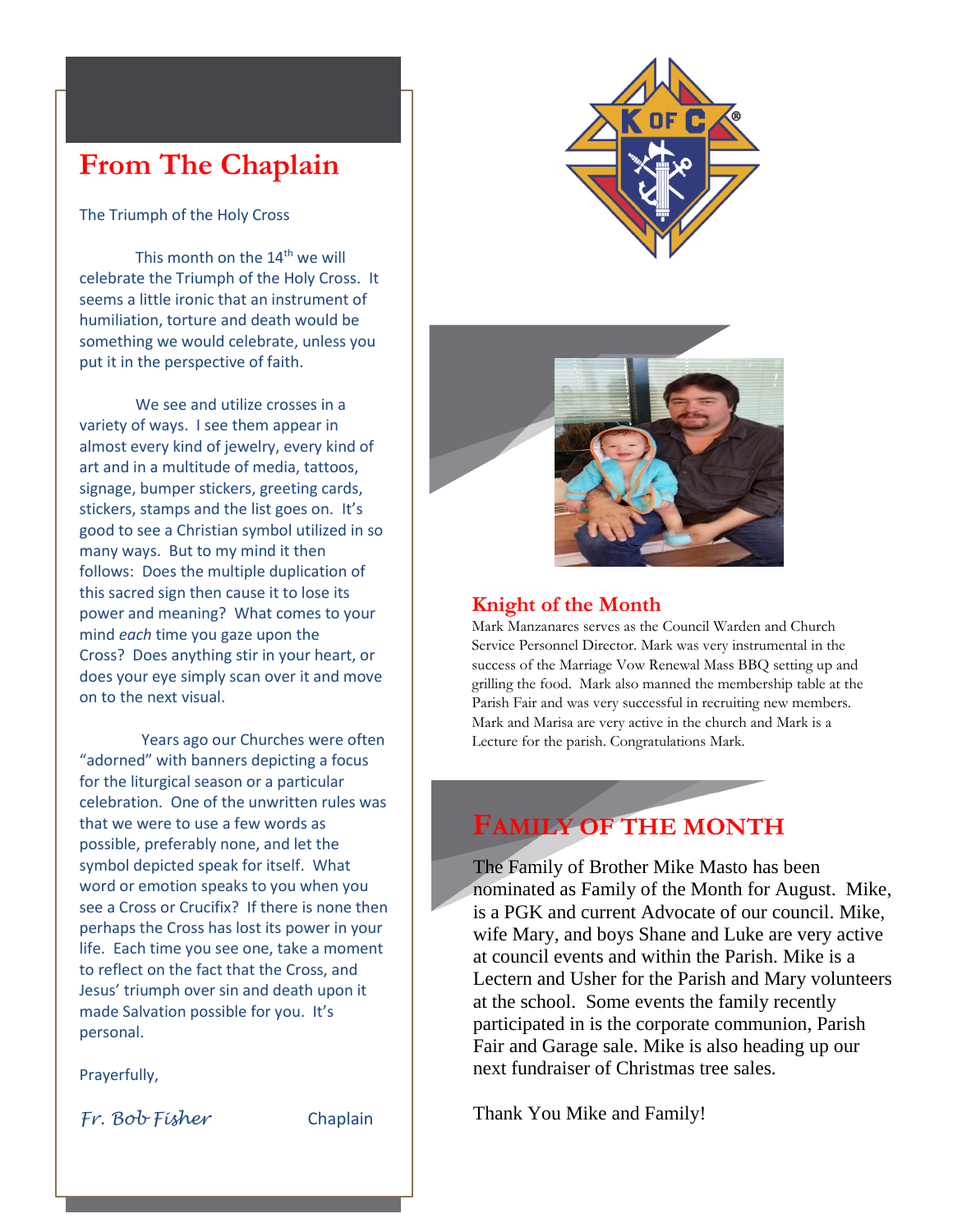#### **Council 14398 Mon Sep 1, 2014 Labor Day Wed Sep 3, 2014 6pm - 7pm Marion Hour Prayer and Perpetual Help Novena Sat Sep 6, 2014 5:30am - 8:30am Erik Vigil Deacon Ordination and reception. Wed Sep 10, 2014 6pm - 7pm Marion Hour Prayer and Perpetual Help Novena 7pm - 7:30pm Rosary 7:30pm - 8:30pm Business Meeting Thu Sep 11, 2014 International World Day of Prayer for Peace Sun Sep 14, 2014 Newsletter/Knight and Family of the Month Report Due Wed Sep 17, 2014 6pm - 7pm Marion Hour Prayer and Perpetual Help Novena Thu Sep 18, 2014 7pm - 8pm Resect Life Holy Hour. Sat Sep 20, 2014 5:30pm - 7pm Breakfast prep Sun Sep 21, 2014 6am - 12pm Breakfast Wed Sep 24, 2014 6pm - 7pm Marion Hour Prayer and Perpetual Help Novena 7pm - 7:30pm Rosary 7:30pm - 8:30pm Programs Meeting Wed Oct 1, 2014 6pm - 7pm Marion Hour Prayer and Perpetual Help Novena Sat Oct 4, 2014 Feast of St Francis of Assisi Wed Oct 8, 2014 6pm - 7pm Marion Hour Prayer and Perpetual Help Novena 7pm - 7:30pm Rosary 7:30pm - 8:30pm Business Meeting Sat Oct 11, 2014 Campaign for People with Intellectual Disabilities Tootsie Roll Drive Sun Oct 12, 2014 Campaign for People with Intellectual Disabilities Tootsie Roll Drive Mon Oct 13, 2014 Columbus Day**

Please remember to view the current calendar for all updated events on the website <http://www.kofc14398.org/Calendar.html>



**Scan our Quick Response Code with your smart phone or look us up at <https://www.facebook.com/KofcCouncil14398> and LIKE our Facebook page to keep up with your All Souls Knights events and photos.**

[WWW.KOFC14398.ORG](http://www.kofc14398.org/)